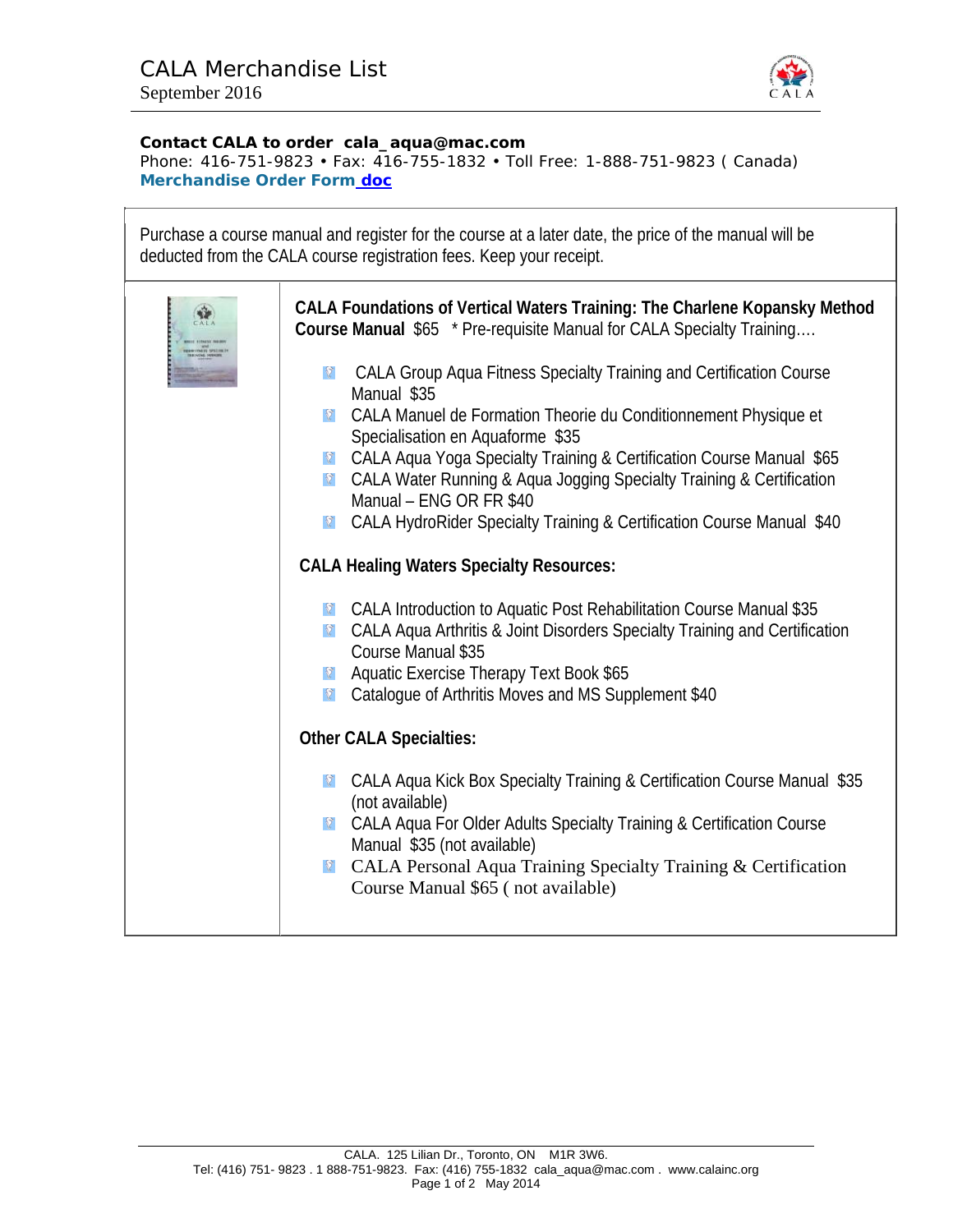

| <b>CALA Clothing</b>  |                                                                                                                                                                                                                             |
|-----------------------|-----------------------------------------------------------------------------------------------------------------------------------------------------------------------------------------------------------------------------|
|                       | Long sleeve jacket with CALA Logo \$65 Sizes s m I xl                                                                                                                                                                       |
| <b>DVD's</b>          |                                                                                                                                                                                                                             |
|                       | <b>CALA Aqua Flow Price \$24 plus applicable taxes, s&amp;h</b><br>Presented by Katherine McKeown<br>Aqua Flow is a fusion of ballet, balance, tai chi, pilates and yoga to provide a total body<br>workout with no impact. |
| <b>Aqua Shoes</b>     |                                                                                                                                                                                                                             |
| <b>Music</b>          | <b>AQX Aqua Shoe</b><br>Price \$77.50 plus applicable taxes, s&h Sizes 6-9.5, 10, 11                                                                                                                                        |
|                       |                                                                                                                                                                                                                             |
|                       | Tidal Wave Volume One; Tidal Wave Volume Two; Tidal Wave Volume Three<br>20 per volume or \$45 for 3 volumes 6 CDs<br>Ÿ<br>Two 45 minute CD's per volume includes 32 Count Phrasing & 122-126 (bpm)                         |
| <b>Aqua Gym Stick</b> |                                                                                                                                                                                                                             |
|                       | Green Resistance ranges from 2 to 22 lbs. (1 to 10 kg)<br>V<br>Blue. Resistance ranges from 2 to 33 lbs. (1 to 15 kg).<br>V<br>Contact CALA for pricing.<br>V                                                               |